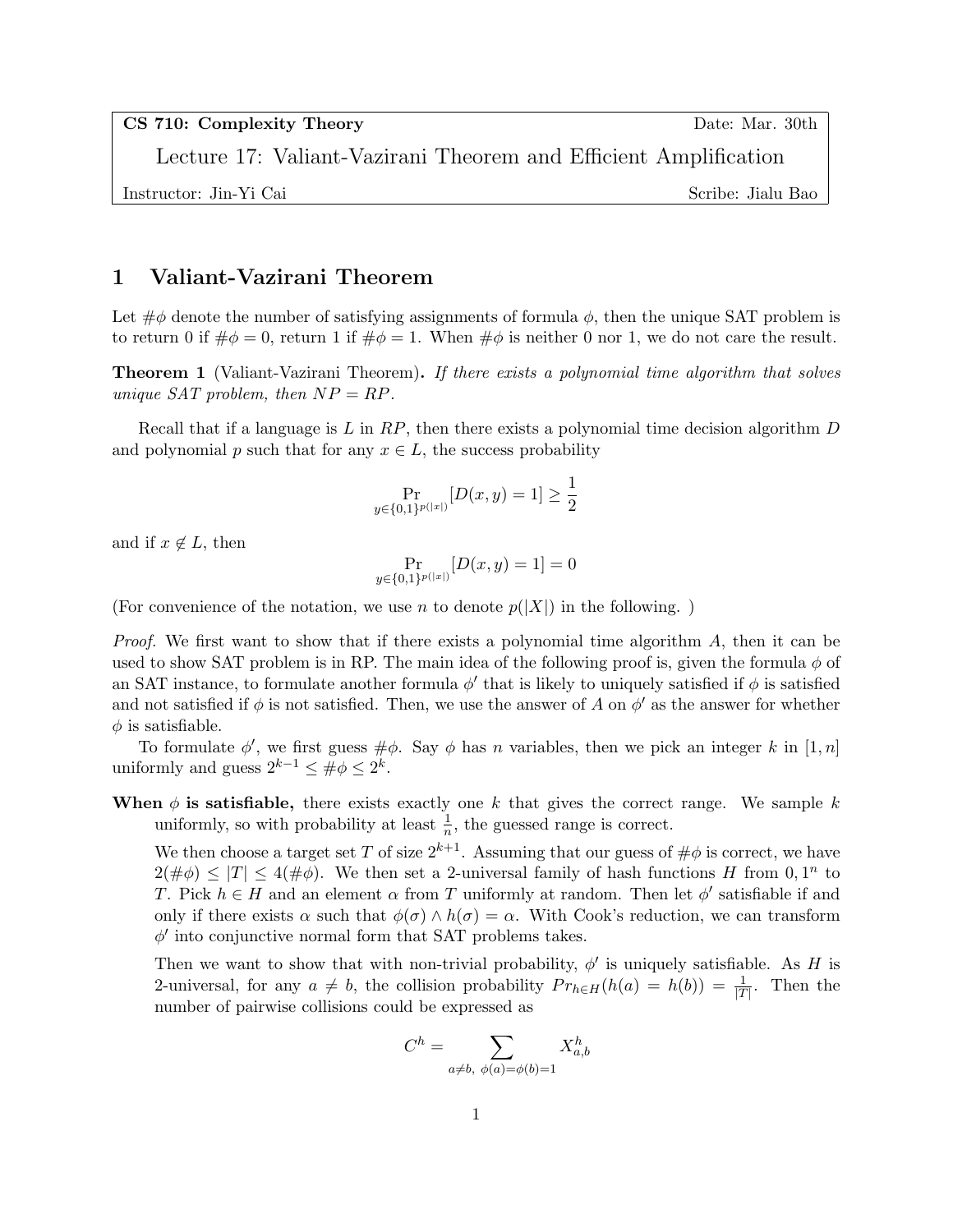where  $X_{a,b}^h$  are random variables that is 1 if  $h(a) = h(b)$  and 0 otherwise. By linearity of expectation,

$$
E_h[C^h] = E_h \left[ \sum_{a \neq b, \phi(a) = \phi(b) = 1} X_{a,b}^h \right]
$$
  
= 
$$
\sum_{a \neq b, \phi(a) = \phi(b) = 1} E_h[X_{a,b}^h]
$$
  
= 
$$
\sum_{a \neq b, \phi(a) = \phi(b) = 1} Pr_{h \in H}(h(a) = h(b))
$$
  
= 
$$
\sum_{a \neq b, \phi(a) = \phi(b) = 1} \frac{1}{|T|}
$$
  
= 
$$
\left( \frac{\# \phi}{2} \right) \frac{1}{|T|} \le \frac{\# \phi}{4}
$$

Then, using Markov's inequality, we have

$$
\Pr[C \ge \frac{\#\phi}{3}] = \Pr\left[C \ge \frac{4}{3}E[C]\right] \le \frac{3}{4}
$$

Therefore, with probability at least  $\frac{1}{4}$ ,  $C \leq \frac{\#\phi}{3}$  $\frac{\cancel{+}\phi}{3}$ . We wan to show that in this case  $(C \leq \frac{\cancel{+}\phi}{3})$  $\frac{\epsilon \phi}{3}$ ), there are significant number of  $\phi$  satisfying assignments whose images under h do not collide with others' images (we call them the injective part). With the number of collision pairs fixed, how they collide determines the size of injective part. In one extreme scenario,  $x$ collision pairs could be produced by  $y$  assignments that all mapped to one element in  $T$  and  $x = \begin{pmatrix} y \\ 2 \end{pmatrix}$  $_{2}^{y}$ ). In another extreme scenario, x collision pairs could be produced by 2x assignments that each pair maps to a distinct element in  $T$ . There are many other scenario between these two, and among them, the second scenario minimizes the size of injective part to  $\phi - 2C$ . When  $C \leq \frac{\#\phi}{3}$  $\frac{\partial^2 \phi}{\partial 3}$ ,  $\phi - 2C$  is at least  $\frac{1}{3}$  # $\phi$  and thus at least  $\frac{1}{3}$  $|T|$ 4 .

When a satisfying assignment  $\sigma$  of  $\phi$  is in the injective part and  $h(\sigma) = \alpha$ ,  $\phi'$  such that  $\phi'(x) = h(x) = \alpha \wedge \phi(x) = 1$  is uniquely satisfiable by  $\sigma$ . Thus, assuming that we have correctly guessed the interval for  $\#\phi$ , and  $C \leq \frac{\#\phi}{3}$  $\frac{\partial^2 \varphi}{\partial x^3}$ , the probability of selecting an  $\alpha \in T$  such that  $\phi'$  is uniquely satisfiable is  $\frac{1}{12}$ .

Thus, when  $\phi$  is satisfiable, with probability of  $\phi'$  uniquely satisfiable is at least

$$
P(\text{Gussed correct } k) \cdot P(C \le \frac{\# \phi}{3} \mid \text{Gussed correct } k)
$$

$$
\cdot P(\phi \text{uniquely satisfiable} \mid C \le \frac{\# \phi}{3} \text{and guessed correct } k)
$$

$$
= \frac{1}{n} \cdot \frac{1}{4} \cdot \frac{1}{12} = \frac{n}{48}
$$

Thus, with probability at least  $\frac{1}{48n}$ , A would accept  $\phi'$ .

When  $\phi$  is unsatisfiable,  $\phi'$  is also unsatisfiable, and for sure A would reject  $\phi'$ .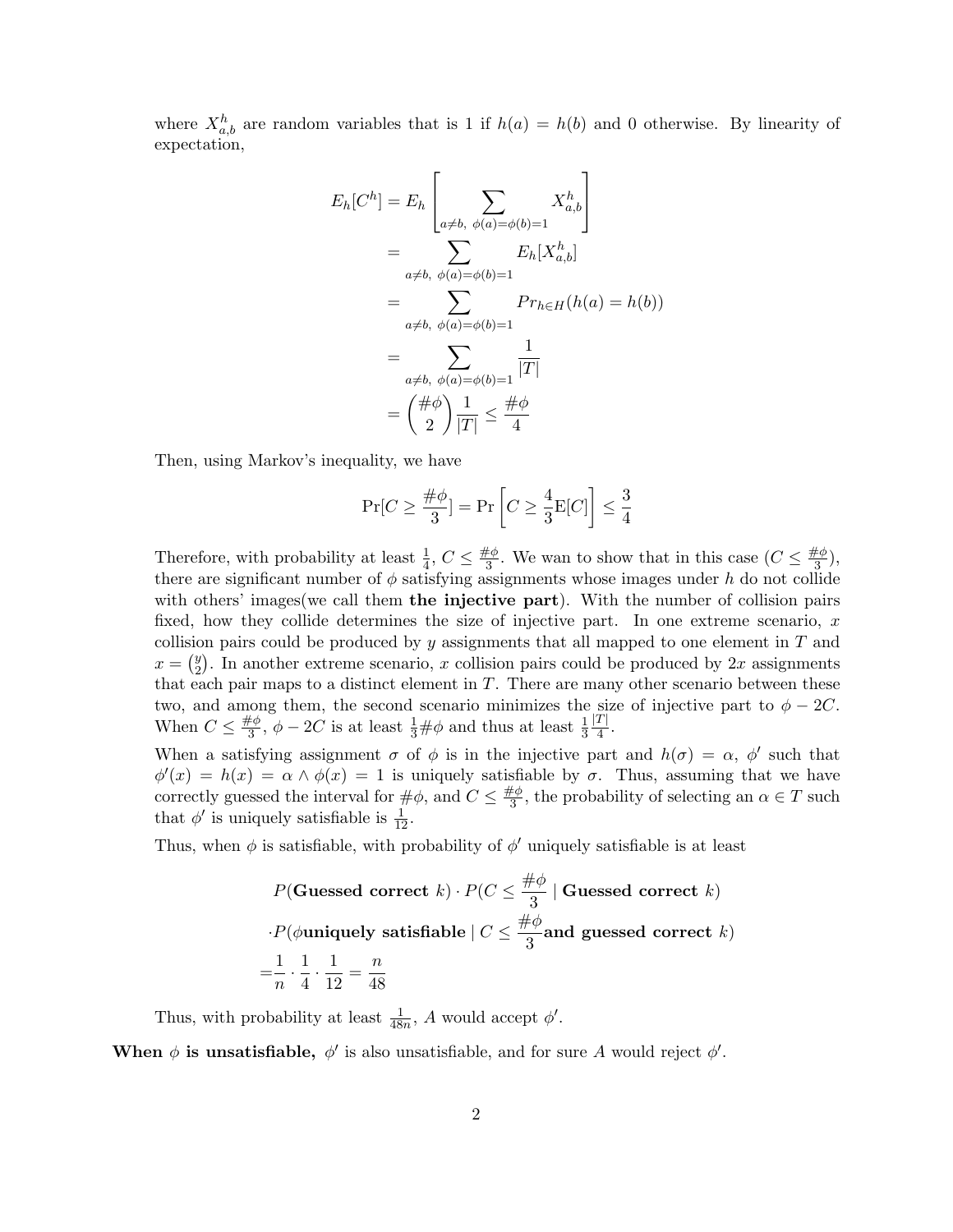Thus, when A accept  $\phi'$ , we are sure that  $\phi$  is satisfiable, but when A rejects  $\phi'$ ,  $\phi$  might still be satisfiable. If we repeat this process and formulate a bunch of  $\phi'$  out of randomly sampled  $k, h, \alpha$ , we can amplify the probability of having A accepts at least one  $\phi'$ . After 48n repetition, that probability would become  $1 - (1 - \frac{1}{48})$  $\frac{1}{48n})^{48n} \sim 1 - \frac{1}{e}$  $\frac{1}{e}$ . Thus, when  $\phi$  is satisfiable, the probability of A accepting with  $m = poly(n)$  repetition becomes at least  $\frac{1}{2}$ , and thus the satisfaction of  $\phi$  would be in RP.

Therefore,  $SAT \in RP$  and  $NP \subseteq RP$ . For the other direction  $RP \subseteq NP$ , the proof is simpler: for any  $L \in RP$ , if  $x \in L$ , then a fraction of  $y \in \{0,1\}^n$  would witness x in the verifier D, so a non-deterministic Turing Machine would accept  $\exists y.D(x, y)$  in polynomial time; if  $x \notin L$ , then no  $y \in \{0,1\}^n$  would witness x and satisfy  $D(x, y)$ , so a non-deterministic Turing Machine would reject x in polynomial time. As a non-deterministic Turing Machine suffices to decide any  $L \in RP$ ,  $RP \subseteq NP$ .  $\Box$ 

## 2 Efficient Amplification

Now we are going to discuss a bunch of amplification techniques in the context of amplifying for RP setting. The naive way of amplification is to the success probability is to run  $k$  trials with independent  $y_1, ..., y_k \in \{0, 1\}^n$ . This would amplify the success probability to  $\frac{1}{2^k}$  with the use of  $n \cdot k$  random bits. Now we will show several techniques that saves us random bits.

### 2.1 Chor-Goldreich Generator

Here we use a universal family of hash function  $\{h_s\}$ , and the strategy is to pick a random s and then take  $y_i = h_s(i)$  as witness strings in trials. Here  $h_s(i)$  are pairwise independent but not fully independent – not even 3-wise independent. Then we want to bound the probability that  $x \in L$ but for all trial  $i$   $(1 \leq i \leq k)$ ,  $D(x, y_i)$ ,  $D(x, y_i) = 0$ .

Let  $Z_i$  be the 0-1 random variable that takes value 1 if and only if  $D(x, y_i) = 1$ .  $Z_i$  are pairwise independent, with expectation  $\mu = \frac{1}{2}$  $\frac{1}{2}$ , and variance is at most  $\frac{1}{4}$ . Then by Chebychev Inequality,

$$
\Pr_{s}[\forall 1 \leq i \leq k, D(x, y_i)] = \Pr_{s}[\sum_{i=1}^{k} Z_i = 0]
$$
  

$$
\leq \Pr_{s} \left[ \left| \sum_{i=1}^{k} Z_i - \frac{k}{2} \right| \geq \frac{k}{2} \right]
$$
  

$$
\leq \Pr_{s} \left[ \left| \sum_{i=1}^{k} Z_i - k\mu \right| \geq \sqrt{k} \cdot \sqrt{k} \sigma \right]
$$

By linearity of expectation,  $E_s[\sum_{i=1}^k Z_i] = k\mu$ , and by pairwise independence of  $Z_i$ , the variance of  $\sum_{i=1}^{k} Z_i$  is  $k \cdot \sigma^2$ . Thus, Chebyshev Inequality would bound the probability above to be at most  $\frac{1}{k}$ .

This technique, named Chor-Goldreich generator, amplify the success rate to  $1-\frac{1}{k}$  with  $2n$ random bits, which are used to pick hash function  $h_s$ .

#### 2.2 Hash Mixing Lemma

Now we consider a more sophisticated technique, which gives a better bound. We began with construct a rather strange  $G$ , hoping it can generate many pseudo-random bits when given a small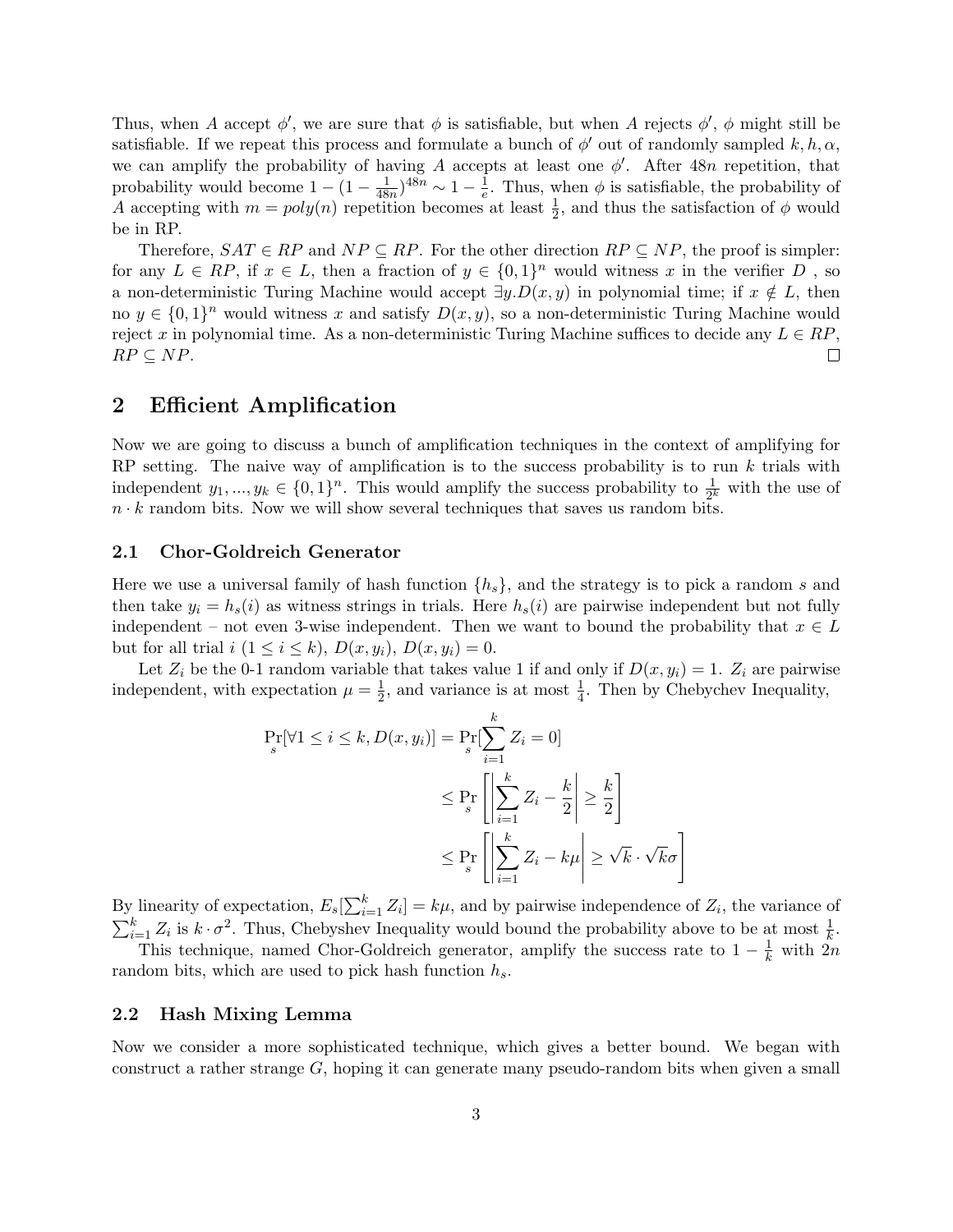number of random bits. Let  $\{h_s\}$  be a family of universal hash function  $\{0,1\}^n \to \{0,1\}^n$ . Then inductively define

•  $G_0(y) = y$ 

• 
$$
G_{i+1}(y; s_1, ..., s_{s+1}) = G_i(y; s_1, ..., s_i) \circ G_i(h_{s_{i+1}}(y); s_1, ..., s_i)
$$
 for  $i > 0$ .

where  $\circ$  denotes the concatenation of strings. For instance,  $G_1(y; s_1) = y \circ h_{s_1}(y)$ . Here  $G_{i+1}$ generates a string based on input random bits  $y, s_1, ..., s_{i+1}$  through concatenating  $G_i(y; s_1, ..., s_i)$ with  $G_i(y'; s_1, ..., s_i)$ , where  $y' = h_{s_{i+1}}$ .

When i is small, it does not seem efficient. For instance, when  $i = 1$ , it takes 2n bits to sample  $s_1$  and n bits to sample y, but  $G_1(y; s_1)$  only outputs  $2n$  bits. But the number of bits generated by  $G_{k+1}$  always double from the number of bits generated by  $G_k$ , so for general k,  $G_k$  can generate  $2^k n$  bits, with  $(2k+1)n$  input random bits.

Now we want to show that the bits output by  $G_k$  are good approximation of fully random to some degree. Formally, we show the following lemma,

**Lemma 1** (Hash Mixing Lemma). Let  $\epsilon = 2^{-\frac{n}{3}}$ . Then for all E subset of possible domain cross range of  $h_s$ , i.e.  $E \subseteq \{0,1\}^n \times \{0,1\}^n$ , for  $1-\frac{e}{4}$  $\frac{\epsilon}{4}$  fraction of s,

$$
\left| \Pr_{y \in \{0,1\}^n} [y \circ h_s(y) \in E] - \mu[E] \right| < \epsilon
$$

where  $\mu[E]$  is the probability measure of the set E, i.e.,  $\mu[E] = Pr_{y,z \in \{0,1\}^n}[y \circ z \in E]$ 

Intuitively, if this lemma hold, then given fully random  $y, y \circ h_s(y)$  is close to fully random.

*Proof.* Again, we use the trick of "decomposing" the event  $Pr_y[y \circ h_s(y)]$  to be an event on the sum of a set of indicator variables. Here, we define  $Z_y^{h_s}$  that takes value 1 if  $y \circ h_s(y) \in E$  and takes value 0 otherwise (the random variable is taken over fixed  $y$  and random  $s$ ).

Then,

$$
\Pr_{y}[y \circ h_s(y)] = \frac{1}{2^n} \sum_{y \in \{0,1\}^n} Z_y^{h_s}
$$

Thus, by linearity of expectation, the expected probability (with respect to s) is the expected value of the sum,

$$
E_s[\Pr_y[y \circ h_s(y)]] = E_s[\frac{1}{2^n} \sum_{y \in \{0,1\}^n} Z_y^{h_s}]
$$
  
=  $\frac{1}{2^n} \sum_{y \in \{0,1\}^n} E_s[Z_y^{h_s}]$   
=  $\frac{1}{2^n} \sum_{y \in \{0,1\}^n} \Pr_y[y \circ h_s(y) \in E]$   
=  $\frac{1}{2^n} \sum_{y \in \{0,1\}^n} \frac{|\{z \mid y \circ z \in E\}|}{2^n}$   
=  $\frac{1}{2^n} |\{z \mid y \circ z \in E\}| = \mu[E]$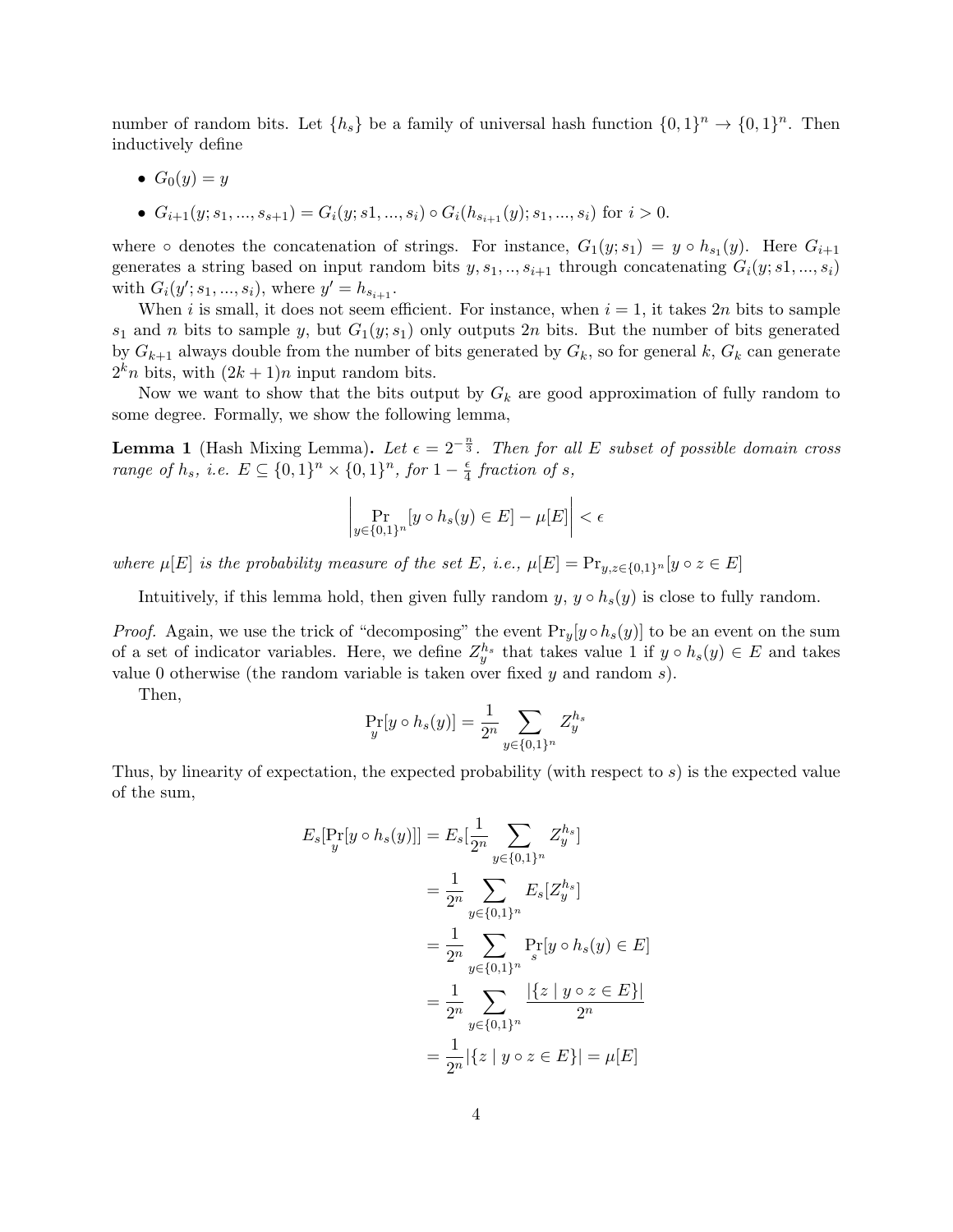We want to apply the Chebyshev Inequality, so we calculate the variance of  $Pr_y[y \circ h_s(y)]$ :

$$
\begin{aligned} \mathbf{Var}\left[\Pr_y[y \circ h_s(y)]\right] &= \mathbf{Var}\left[\frac{1}{2^n} \sum_y Z_y^{h_s}\right] \\ &= \frac{1}{2^{2n}} \sum_y \mathbf{Var}[Z_y^{h_s}] \ Z_y^{h_s} \text{ are pair-wise independent} \\ &\le \frac{1}{2^{2n}} \sum_y \frac{1}{4} = \frac{1}{4 \cdot 2^n} \end{aligned}
$$

Thus, by Chebyshev inequality,

$$
\Pr_{s} \left[ \left| \Pr_{y \in \{0,1\}^n} [y \circ h_s(y) \in E] - \mu[E] \right| \ge \epsilon \right] \le \frac{\epsilon}{4}
$$

Thus, for  $1 - \frac{\epsilon}{4}$  $rac{\epsilon}{4}$  fraction of s,

$$
\left| \Pr_{y \in \{0,1\}^n} [y \circ h_s(y) \in E] - \mu[E] \right| < \epsilon
$$

With the lemma, we show the following theorem,

**Theorem 2.** If  $x \in L$  and the set of witness for x is  $W_x \subseteq \{0,1\}^n$ , then

$$
\Pr[G_k(y; s_1, ..., s_k) \subseteq \overline{W_x}] \le (\mu(\overline{W_x}))^{2^k} + (\frac{k}{4} + 2)\epsilon
$$

where  $\epsilon = 2^{\frac{n}{3}}$ ,  $\overline{W_x}$  is the complement of  $W_x$ .

Intuitively, if the  $2^k$  string generated by  $G_k(y; s_1, ..., s_k)$  are fully random, then the probability that all of them are in  $\overline{W_x}$ /none of them is the witness is  $(\mu(\overline{W_x}))^{2^k}$ .  $G_k(y; s_1, ..., s_k)$  are not fully random, so we have an error term, which is exponentially small by this careful construction.

*Proof.* The main idea is to analyze the probability step by step. For any  $1 \leq i \leq k$ , and fixed hash function seeds  $s_i, ..., s_{i-1}$ , define  $A_i = \{y \mid G_{i-1}(y; s_1, ..., s_{i-1}) \subseteq \overline{W_x}\}$ . By construction,  $G_{i+1}(y; s_1, ..., s_{i+1}) = G_i(y; s_1, ..., s_i) \circ G_i(h(y); s_1, ..., s_i)$ , so  $G_{i+1}(y; s_1, ..., s_{i+1}) \subseteq \overline{W_x}$  if and only if  $y \in A_i$  and  $h_{s_i}(y) \in A_i$ , which is equivalent to  $y \circ h_{s_i}(y) \in A_i \times A_i$ . Thus, applying the Hash Mixing Lemma above, we derive that with at most  $\frac{\epsilon}{4}$  fraction of seeds s would make  $|\Pr_{y\in\{0,1\}^n}[y\circ h_s(y)\in E]-\mu[E]|\geq \epsilon$ . We say that  $s_i$  is bad if  $s_i$  is one of those seeds.

Then

$$
Pr[G_k(y; s_1, ..., s_k) \subseteq \overline{W_x}] \le Pr[s_1 \text{ bad}] + Pr[s_1 \text{ good}] \cdot Pr[s_2 \text{ bad} \mid s_1 \text{ good}] + ... + Pr[s_1, ..., s_k \text{ good}] \cdot Pr[G_k(y; s_1, ..., s_k) \subseteq \overline{W_x}]
$$
\n
$$
(1)
$$

By the Hash mixing lemma,  $Pr[s_k \text{ good} | s_1, ..., s_{k-1} \text{ good}] = \frac{\epsilon}{4}$  for all k. So the first  $k-1$ additive terms sum to  $\frac{\epsilon}{4}(k-1)$ . The last term is upper bounded by  $Pr_y[G_k(y; s_1, ..., s_k) \subseteq \overline{W_x}]$ . Denoted it by  $\int_y$ , and write  $\beta = \mu(\overline{W_x})$ . We prove by induction that  $\int_y \leq \beta^{2^k} + 2\epsilon$ .